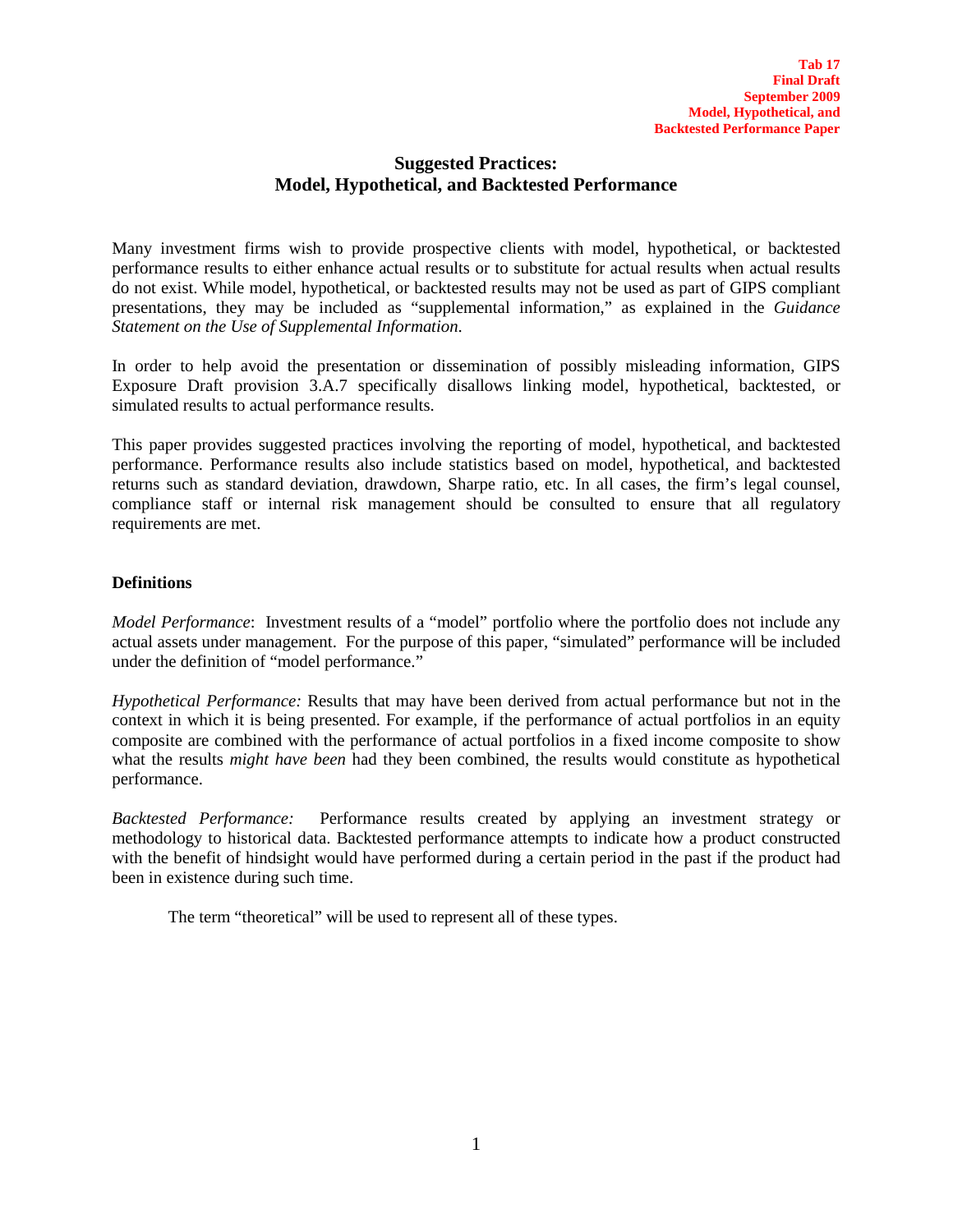### **Suggested Practices**

1. Clearly label all theoretical performance results as such. Labeling can be accomplished by using the word "model", "hypothetical", or "backtested" in the title of the exhibit. For example: Backtested Global 130/30 performance.

a) Theoretical performance should not be mathematically linked with actual performance in any fashion, including linking performance for an extended period (e.g., a firm has five years of actual results and wants to link the prior five years of backtested results to actual returns in order to provide a 10-year annualized and/or cumulative return). This includes the linking of actual returns with theoretical returns and calling it all "theoretical." For example: a firm has two years of actual results and eight years of theoretical to make a 10 year track-record. Labeling the entire 10 year track record as theoretical is not advised.

b) If actual and theoretical returns are used in the same presentation they should be shown on separate pages and be clearly labeled (e.g., a firm that wishes to display a table that shows five years of theoretical and five years of actual results should show results on separate pages; it is not advisable to show them consecutively in the same column or side by side).

- 2. A statement that "past performance is not an indication of future results" may suggest that actual performance results are being presented. Disclosures such as "the results do not represent actual results" and "actual results may significantly differ from the theoretical returns being presented" may be more indicative of the nature of the data. The firm's legal counsel, compliance staff or internal risk management should be consulted for advice on the wording of specific disclosures.
- 3. Clear disclosure should be provided to ensure that the recipient(s) understands the presentation of theoretical performance. All disclosures should be clear and prominent. *Please refer to the "Recommended Disclosure" section for additional guidance.*
- 4. Theoretical performance should only be provided to clients, prospects or consultants who are sufficiently experienced and knowledgeable to assess the relevance and limitation of theoretical performance of the financial product.
- 5. Firms using any theoretical performance results should have sufficient records/documentation to support the calculation of any theoretical performance results.
- 6. Firms should consult with their legal counsel, compliance staff or internal risk management regarding applicable local or country-specific law or regulation.
- 7. Firms using any theoretical performance results should have control procedures for presenting theoretical results.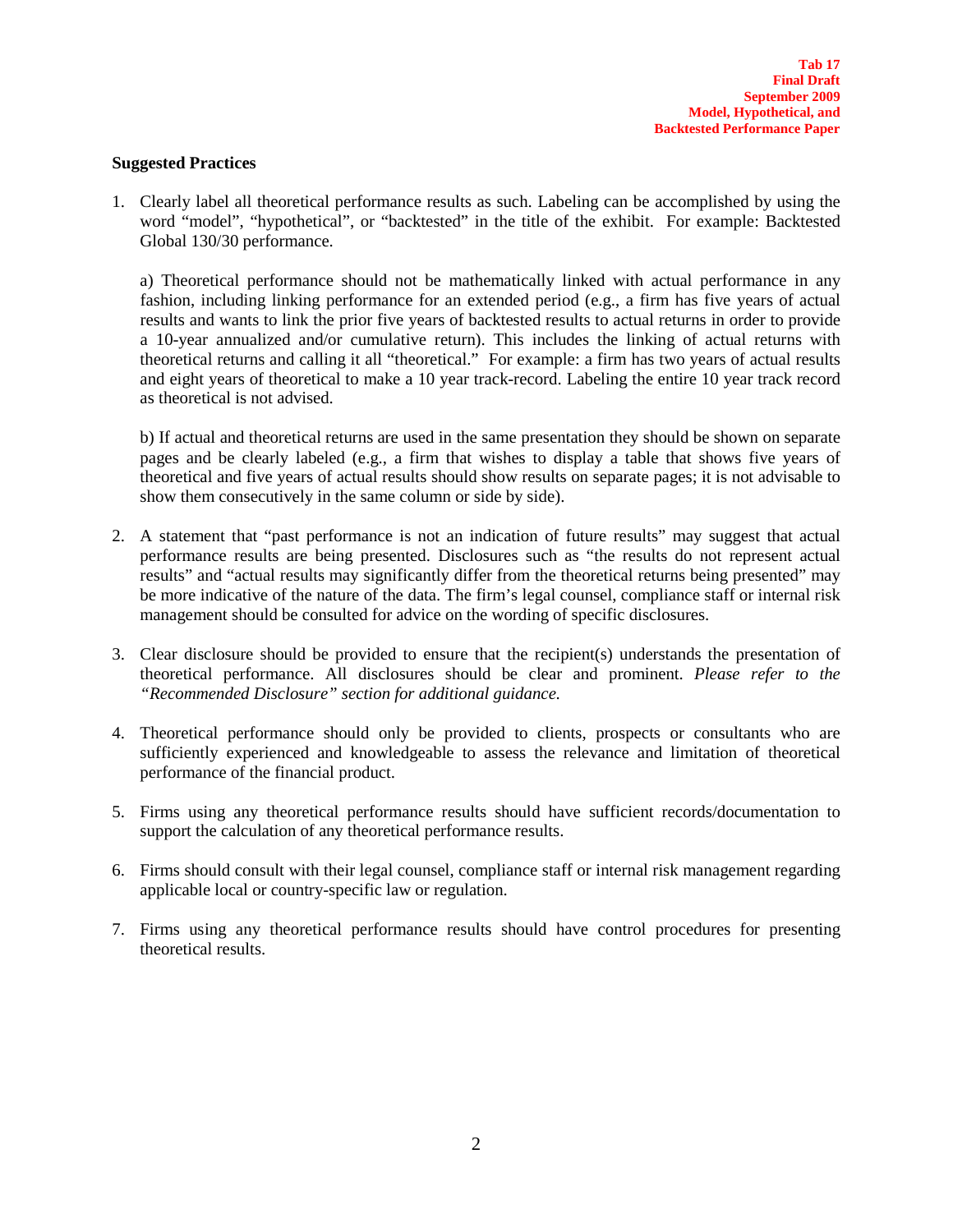### **Recommended Disclosures**

The following disclosures should be incorporated when theoretical performance results are used:

- 1. Disclose a basic description of the model, assumptions, inputs, and quantitative parameters necessary to interpret the theoretical performance results. For example:
	- a. "All of the securities used in the model were available during the time period presented."
	- b. "The model assumes that the markets were sufficiently liquid to permit the types of trading used in the model."
- 2. Disclose that the results are theoretical and include a warning that the results are not based on the performance of actual portfolios and that the interpretation of the results should take into consideration the limitations inherent in the results of the model.
- 3. Disclose if a proprietary model was used to generate the theoretical performance results.
- 4. Disclose material facts and material differences between any theoretical performance and the benchmark or a similarly managed product to which it is compared.
- 5. Disclose if theoretical performance has not taken into investment management, account advisory fees, trading costs, or other fees or charges.
- 6. Disclose that theoretical performance is constructed with the benefit of hindsight, including the ability to adjust the method for selecting securities until returns for the past period are maximized.
- 7. Disclose material changes to the model, assumptions, or inputs during the period shown and the reasons for such changes.
- 8. Disclose any actual performance with respect to the portfolios managed during the period under the model strategy (or disclose if materially different).
- 9. Disclose any assumptions regarding cash balances and external cash flows.
- 10. Disclose and describe the treatment of reinvestment of dividends, interest, capital gains and withholding taxes.
- 11. Disclose the possibility of loss.
- 12. Disclose the dates over which the theoretical performance results are presented and the creation date.